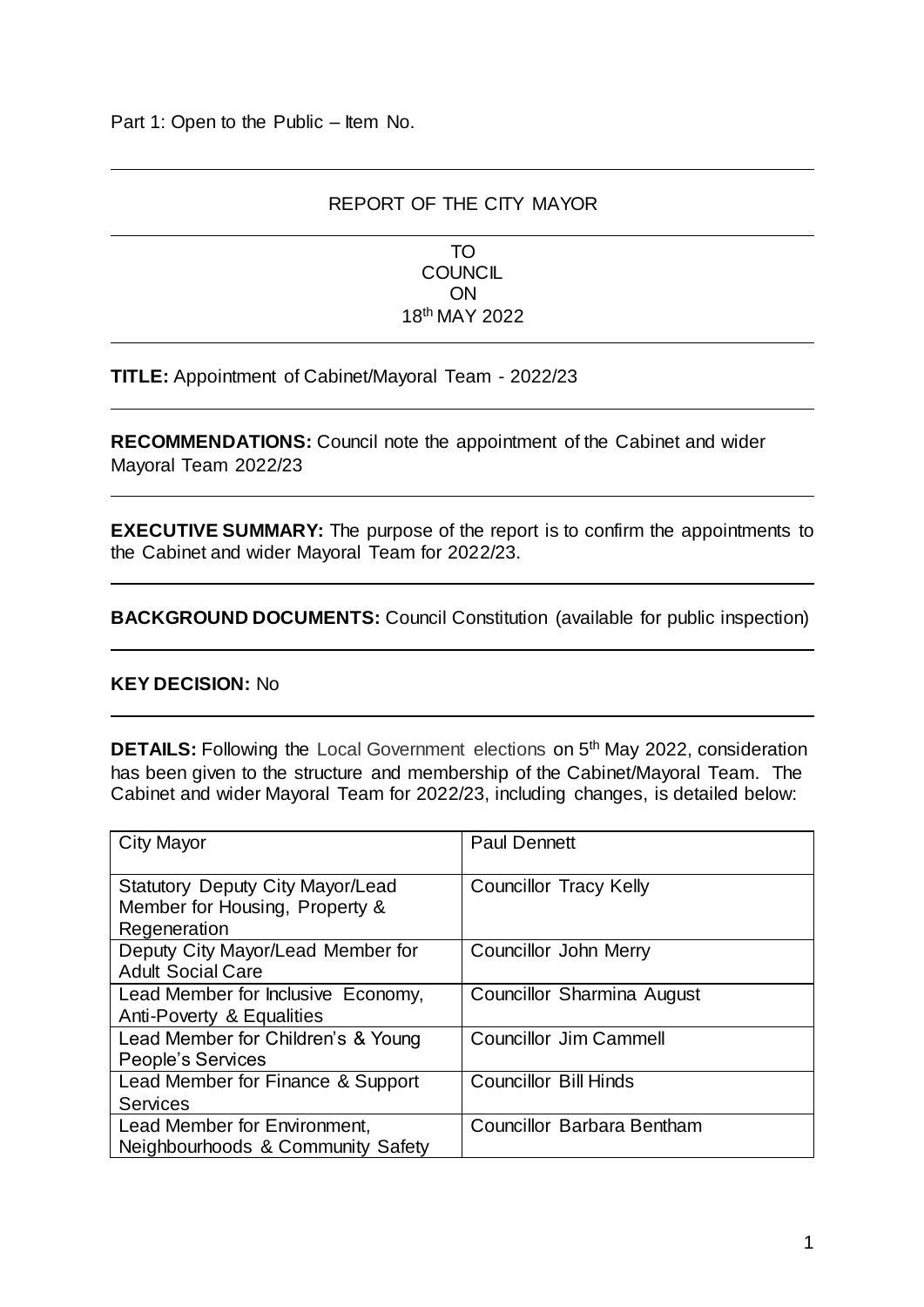| Lead Member for Planning, Transport &   Councillor Mike McCusker |  |
|------------------------------------------------------------------|--|
| Sustainable Development                                          |  |

| <b>Executive Support Member for</b><br><b>Education &amp; Learning</b>                          | <b>Councillor Theresa Pepper</b>  |
|-------------------------------------------------------------------------------------------------|-----------------------------------|
| Executive Support Member for Finance,                                                           | <b>Councillor Jack Youd</b>       |
| Procurement, Workforce & Industrial<br><b>Relations</b>                                         |                                   |
| <b>Executive Support Member for Climate</b><br>Change, Low Carbon & Green Agenda                | Councillor Jane Hamilton          |
| <b>Executive Support Member for Social</b><br>Care & Mental Health                              | Councillor Hannah Robinson-Smith  |
| Executive Support Member for Culture,<br>Leisure & Sports                                       | <b>Councillor Stephen Coen</b>    |
| Executive Support Member for Skills,<br><b>Work &amp; Business</b>                              | <b>Councillor Philip Cusack</b>   |
| <b>Executive Support Member for</b><br>Environment, Neighbourhoods &<br><b>Community Safety</b> | <b>Councillor David Lancaster</b> |
| <b>Executive Support Member for Social</b><br>Impact & Inclusion                                | Councillor Samantha Bellamy       |

# **KEY COUNCIL POLICIES:** The Council Constitution

#### **EQUALITY IMPACT ASSESSMENT AND IMPLICATIONS:** N/A

#### **ASSESSMENT OF RISK:** N/A

#### **LEGAL IMPLICATIONS:** N/A

**FINANCIAL IMPLICATIONS Supplied by:** N/A

# **PROCUREMENT IMPLICATIONS Supplied by:** N/A

**HR IMPLICATIONS Supplied by:** N/A

# **CLIMATE CHANGE IMPLICATIONS Supplied by:** N/A